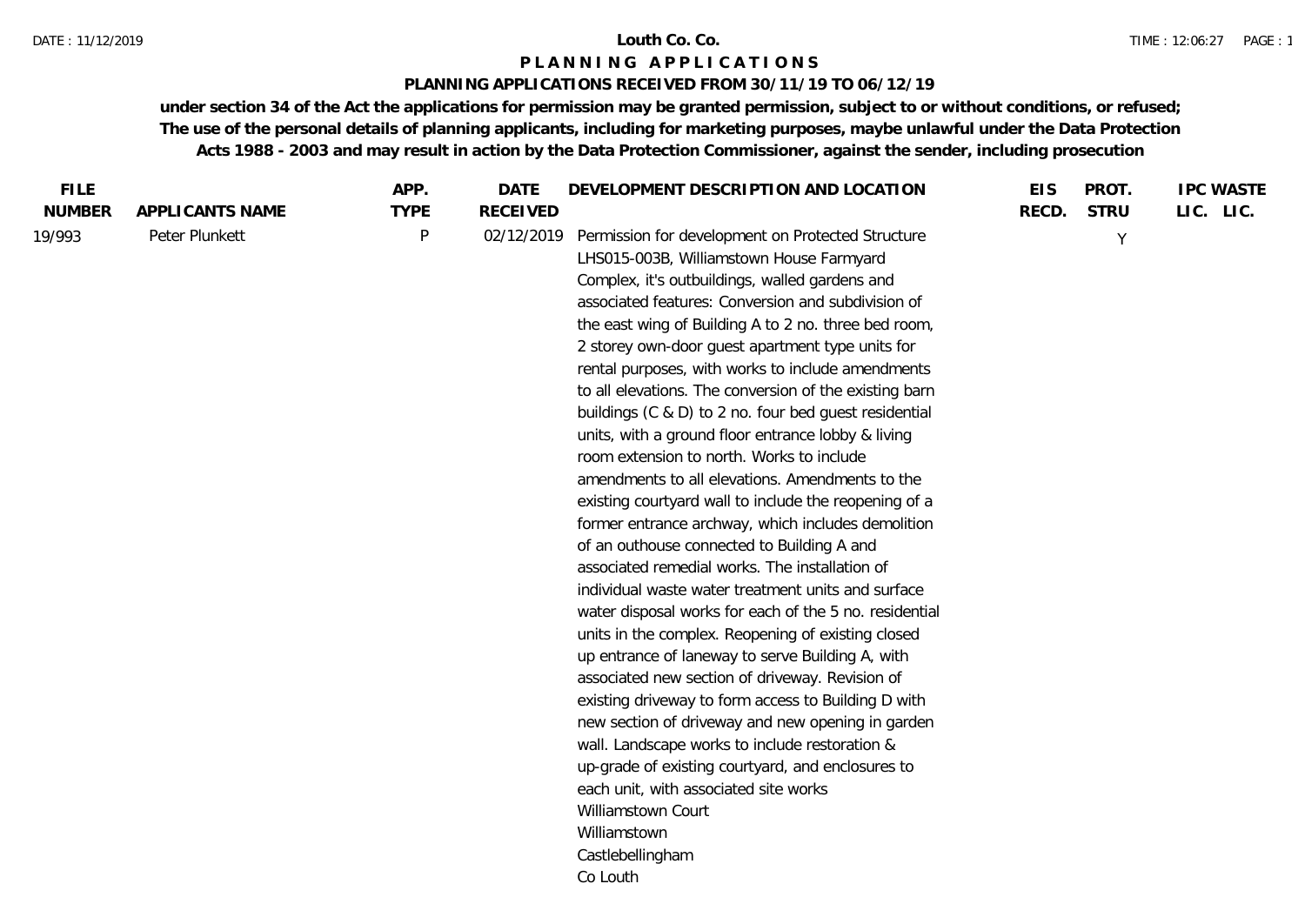# **PLANNING APPLICATIONS RECEIVED FROM 30/11/19 TO 06/12/19**

| <b>FILE</b>   |                   | APP.         | <b>DATE</b>     | DEVELOPMENT DESCRIPTION AND LOCATION                                                                                                                                                                                                                        | <b>EIS</b> | PROT.       | <b>IPC WASTE</b> |
|---------------|-------------------|--------------|-----------------|-------------------------------------------------------------------------------------------------------------------------------------------------------------------------------------------------------------------------------------------------------------|------------|-------------|------------------|
| <b>NUMBER</b> | APPLICANTS NAME   | <b>TYPE</b>  | <b>RECEIVED</b> |                                                                                                                                                                                                                                                             | RECD.      | <b>STRU</b> | LIC. LIC.        |
| 19/994        | Andy Quinn        | $\mathsf{R}$ | 02/12/2019      | Retention & Permission: Retention of a domestic<br>garage & garden shed. Permission for alterations to<br>site boundaries and all associated site development<br>works<br>Rathcor<br>Riverstown<br>Dundalk<br>Co Louth                                      |            |             |                  |
| 19/995        | Stephanie Ledwith | P            | 02/12/2019      | Permission for the demolition of existing two storey<br>extension and the construction of a new two storey<br>extension to the rear of the existing dwelling and all<br>ancillary site works<br>30 Stapletown Place<br>Cambrickville<br>Dundalk<br>Co Louth |            |             |                  |
| 19/996        | Marion Cassidy    | P            | 02/12/2019      | Permission for the construction of two number two<br>storey two bedroom dwelling houses and all<br>associated site development works<br>9 Carmelite Cottages<br>Marsh Road<br>Drogheda<br>Co Louth                                                          |            |             |                  |
| 19/997        | Tony Campion      | $\mathsf{R}$ | 02/12/2019      | Retention permission for existing<br>shed/store/workshop to side of existing dwelling<br>house and all associated site development works<br>Almondstown<br>Clogherhead<br>Co Louth                                                                          |            |             |                  |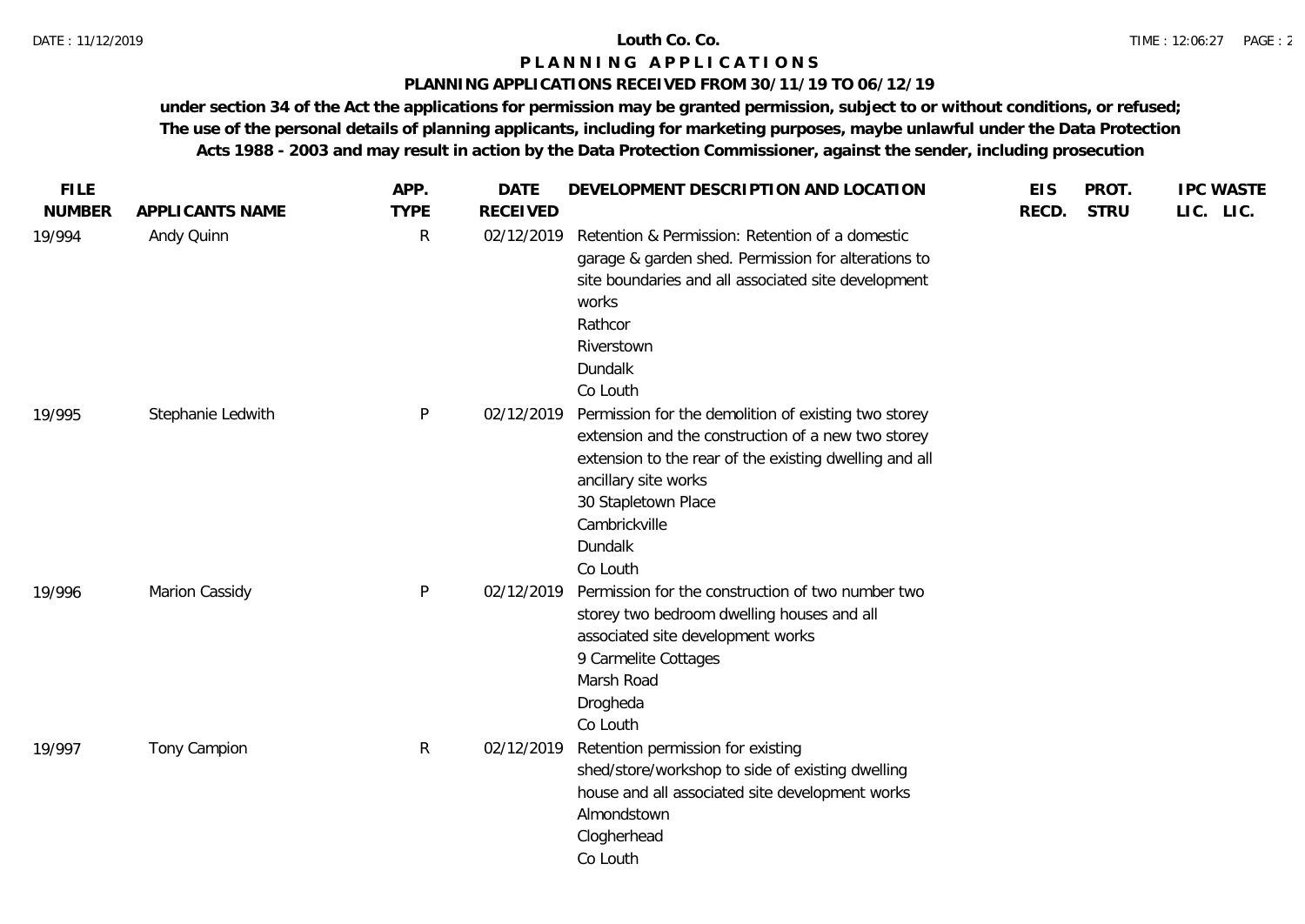# **PLANNING APPLICATIONS RECEIVED FROM 30/11/19 TO 06/12/19**

| <b>FILE</b><br><b>NUMBER</b> | APPLICANTS NAME                     | APP.<br><b>TYPE</b> | DATE<br><b>RECEIVED</b> | DEVELOPMENT DESCRIPTION AND LOCATION                                                                                                                                                                                                                                                                                                                                                    | <b>EIS</b><br>RECD. | PROT.<br><b>STRU</b> | <b>IPC WASTE</b><br>LIC. LIC. |
|------------------------------|-------------------------------------|---------------------|-------------------------|-----------------------------------------------------------------------------------------------------------------------------------------------------------------------------------------------------------------------------------------------------------------------------------------------------------------------------------------------------------------------------------------|---------------------|----------------------|-------------------------------|
| 19/998                       | Conor McGinnity & Dawn<br>McCloskey | P                   | 02/12/2019              | Permission for one dwelling house, effluent<br>treatment system and all associated site<br>development works<br>Jenkinstown<br>Dundalk<br>Co Louth                                                                                                                                                                                                                                      |                     |                      |                               |
| 19/999                       | Seamus Murphy                       | P                   | 02/12/2019              | Permission for the construction of duplex<br>apartments, 3 no. 1 bed apartments at ground floor<br>level and two no. 2 bed apartments at first floor<br>level, including the raising of side and rear boundary<br>height to 2.2m, car parking, 20sqm of photovoltaic<br>solar panels to roof and all associated site works<br>'Louisville'<br>Bellewsbridge Road<br>Dundalk<br>Co Louth |                     |                      |                               |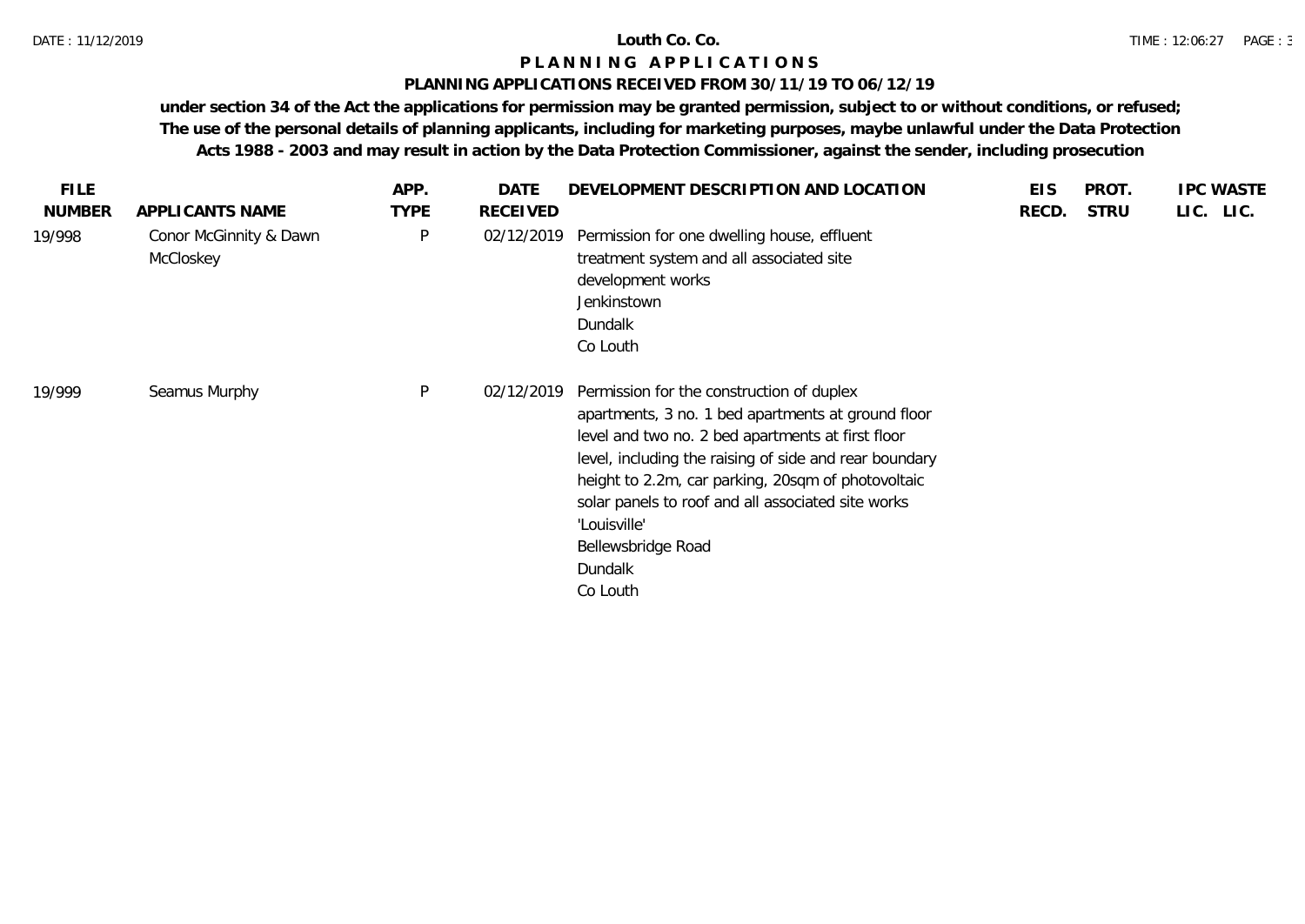# **PLANNING APPLICATIONS RECEIVED FROM 30/11/19 TO 06/12/19**

| <b>FILE</b>   |                                  | APP.         | <b>DATE</b>     | DEVELOPMENT DESCRIPTION AND LOCATION                                                                                                                                                                                                                                                                                                                                                                                                                                                                                                                                                       | <b>EIS</b> | PROT.       | <b>IPC WASTE</b> |  |
|---------------|----------------------------------|--------------|-----------------|--------------------------------------------------------------------------------------------------------------------------------------------------------------------------------------------------------------------------------------------------------------------------------------------------------------------------------------------------------------------------------------------------------------------------------------------------------------------------------------------------------------------------------------------------------------------------------------------|------------|-------------|------------------|--|
| <b>NUMBER</b> | APPLICANTS NAME                  | <b>TYPE</b>  | <b>RECEIVED</b> |                                                                                                                                                                                                                                                                                                                                                                                                                                                                                                                                                                                            | RECD.      | <b>STRU</b> | LIC. LIC.        |  |
| 19/1000       | Pat McArdle & Caoimhe<br>O'Dwyer | P            | 02/12/2019      | Permission for: (a) alterations to the approved two<br>storey, five bedroom dwelling house, granted under<br>reg. ref. 18947 comprising the following: (i)<br>increased ground and first floor areas by 14.2sqm<br>and 6.4sqm respectively, (ii) adjustments to sizes<br>and positions of windows and doors; (iii) removal of<br>roof parapets to cater for timber frame construction<br>detailing and; (b) proposed new single storey garage<br>and shed building to the south east of the approved<br>dwelling<br><b>Station Road</b><br><b>Drumleck</b><br>Castlebellingham<br>Co Louth |            |             |                  |  |
| 19/1001       | Cormac McArdle                   | P            | 02/12/2019      | Permission for the demolition of existing residential<br>structure and the construction of a dwelling house<br>and the upgrade of existing vehicular entrance<br>associated site development works<br>The Stables<br>Hoey's Lane<br>Dundalk<br>Co Louth                                                                                                                                                                                                                                                                                                                                    |            |             |                  |  |
| 19/1002       | Thomas Callan                    | $\mathsf{R}$ | 02/12/2019      | Retention permission for an existing agricultural<br>vehicular entrance and associated works<br>Priorstown/Milltown<br>Termonfeckin<br>Co Louth                                                                                                                                                                                                                                                                                                                                                                                                                                            |            |             |                  |  |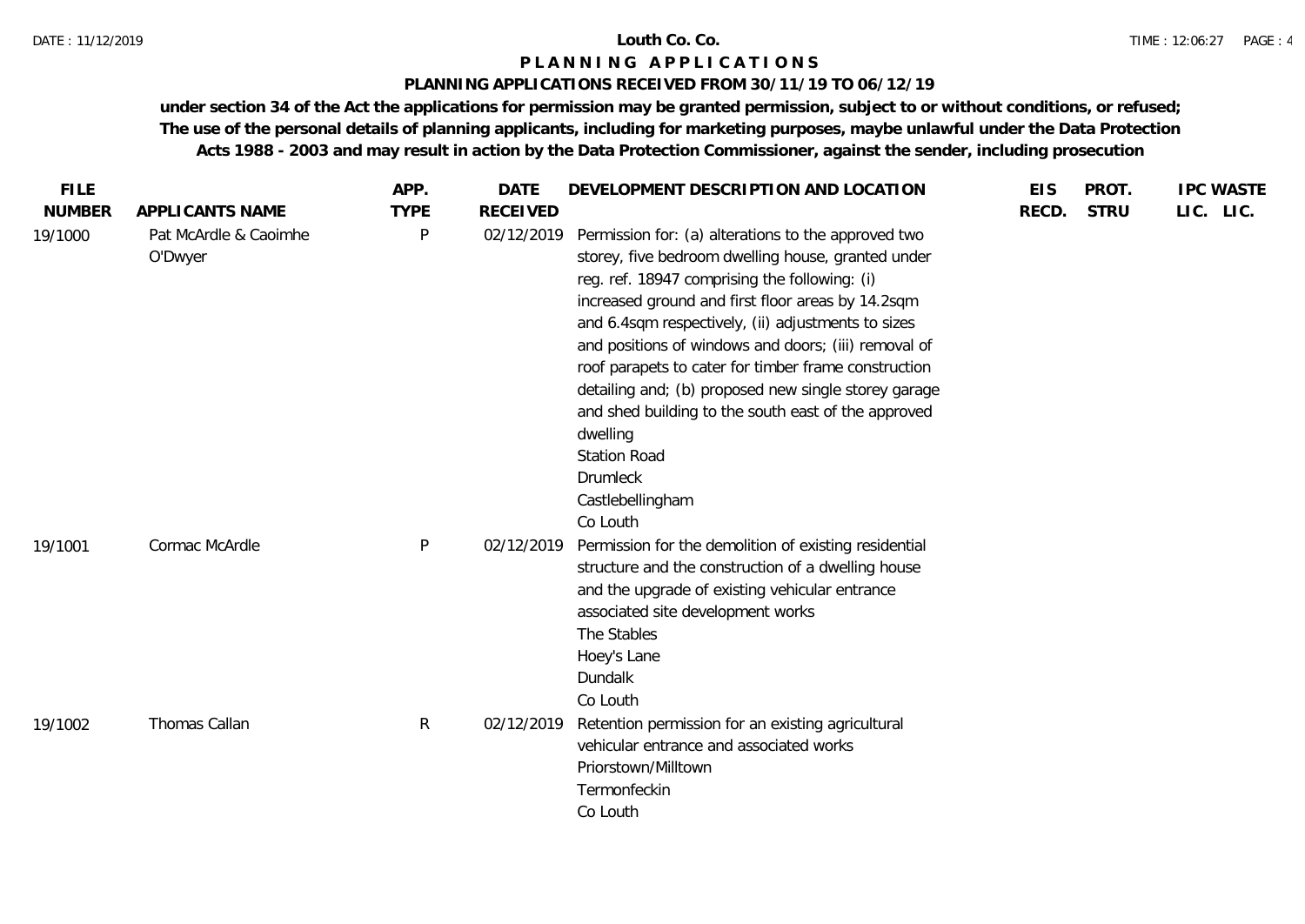# **PLANNING APPLICATIONS RECEIVED FROM 30/11/19 TO 06/12/19**

| <b>FILE</b>              |                                    | APP.             | <b>DATE</b>                   | DEVELOPMENT DESCRIPTION AND LOCATION                                                                                                                                                                                                                                                            | <b>EIS</b> | PROT.       | <b>IPC WASTE</b> |
|--------------------------|------------------------------------|------------------|-------------------------------|-------------------------------------------------------------------------------------------------------------------------------------------------------------------------------------------------------------------------------------------------------------------------------------------------|------------|-------------|------------------|
| <b>NUMBER</b><br>19/1003 | APPLICANTS NAME<br>William Baldwin | <b>TYPE</b><br>P | <b>RECEIVED</b><br>03/12/2019 | Permission for the change of use of existing retail<br>unit to office use (formerly Wallace's Seed Shop)<br>Market Square<br>Dundalk<br>Co Louth                                                                                                                                                | RECD.      | <b>STRU</b> | LIC. LIC.        |
| 19/1004                  | Vadim & Renata Dudoit              | P                | 03/12/2019                    | Permission for alterations and extensions to existing<br>dwelling, revised vehicular entrance, revised<br>boundary treatments, revised effluent treatment<br>system, percolation area and all associated site<br>development works<br><b>Mullary Cross</b><br>Castletown<br>Dunleer<br>Co Louth |            |             |                  |
| 19/1005                  | Brian & Jacqueline Muckian         | $\mathsf{R}$     | 03/12/2019                    | Retention & Permission: Retention and completion<br>of an extension to an existing dwelling house and all<br>associated site development works<br>17 Mary's Street South<br>Dundalk<br>Co Louth                                                                                                 |            |             |                  |
| 19/1006                  | Paul Berrill                       | $\overline{O}$   | 03/12/2019                    | Outline permission for a dwelling house, waste<br>water treatment system and associated site<br>development works<br>Brownstown<br>Monasterboice<br>Co Louth                                                                                                                                    |            |             |                  |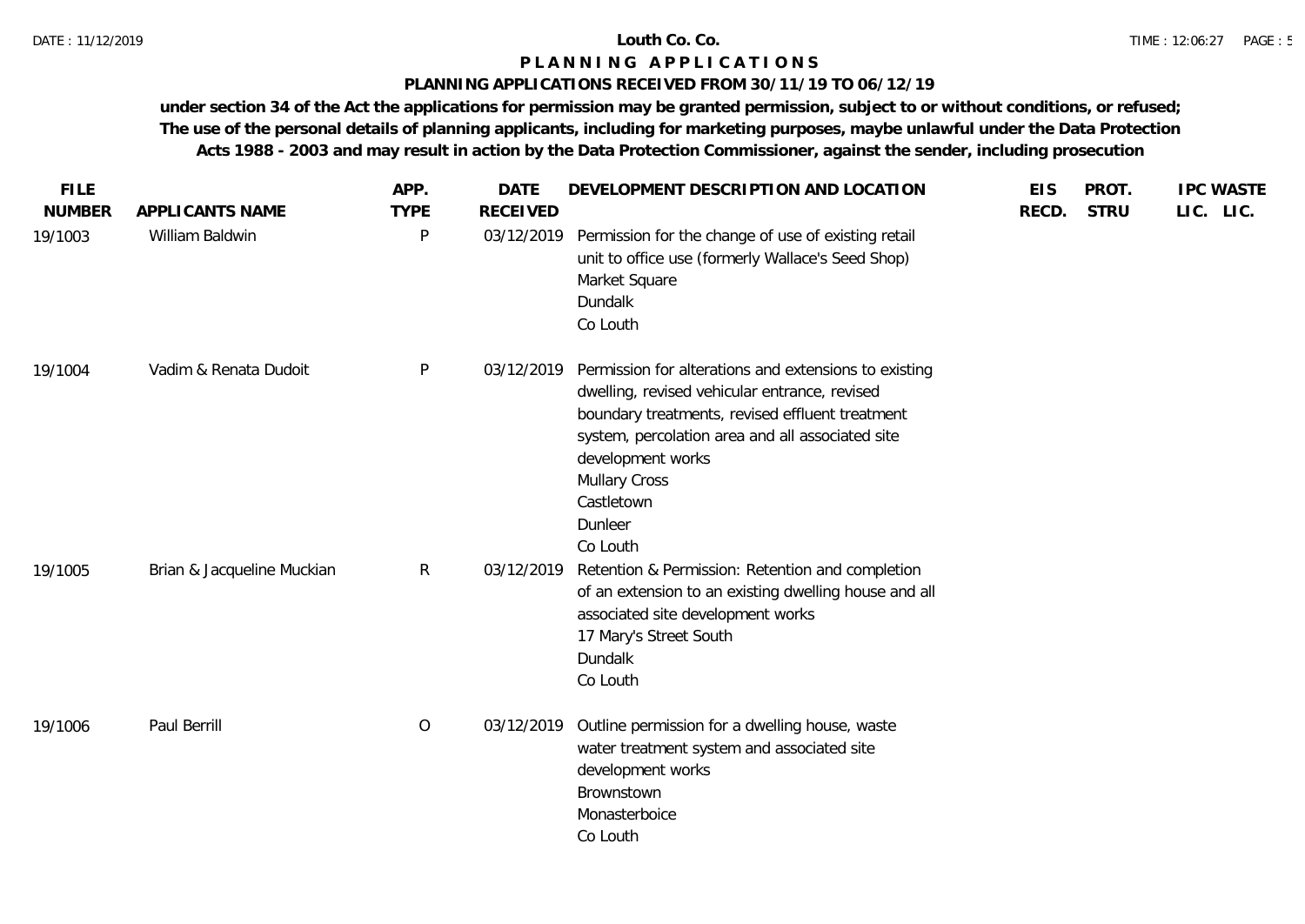# **PLANNING APPLICATIONS RECEIVED FROM 30/11/19 TO 06/12/19**

| <b>FILE</b>   |                      | APP.        | <b>DATE</b> | DEVELOPMENT DESCRIPTION AND LOCATION                                                                                                                                                                                                                                                                                                                                                                                                                                                                                                                                                                                                                              | <b>EIS</b> | PROT.       | <b>IPC WASTE</b> |
|---------------|----------------------|-------------|-------------|-------------------------------------------------------------------------------------------------------------------------------------------------------------------------------------------------------------------------------------------------------------------------------------------------------------------------------------------------------------------------------------------------------------------------------------------------------------------------------------------------------------------------------------------------------------------------------------------------------------------------------------------------------------------|------------|-------------|------------------|
| <b>NUMBER</b> | APPLICANTS NAME      | <b>TYPE</b> | RECEIVED    |                                                                                                                                                                                                                                                                                                                                                                                                                                                                                                                                                                                                                                                                   | RECD.      | <b>STRU</b> | LIC. LIC.        |
| 19/1007       | <b>Brian Berrill</b> | $\circ$     | 03/12/2019  | Outline permission for a dwelling house, waste<br>water treatment system and associated site<br>development works<br>Brownstown<br>Monasterboice<br>Co Louth                                                                                                                                                                                                                                                                                                                                                                                                                                                                                                      |            |             |                  |
| 19/1008       | Irish Water          | P           | 03/12/2019  | Permission for infrastructure required to convert the<br>site from a waste water treatment plant to a<br>screening and pumping station site and comprises<br>upgraded inlet works and screens, waste water<br>pumping station, modification of an existing aeration<br>tank for use as a storm water holding tank chemical<br>storage and dosing system for septicity control, an<br>administration building to include offices and welfare<br>facilities, decommissioning and demolition of<br>existing tanks and structures, new site security<br>fencing and site landscaping<br>Clogherhead Waste Water Treatment Plant<br>Clogher<br>Clogherhead<br>Co Louth |            |             |                  |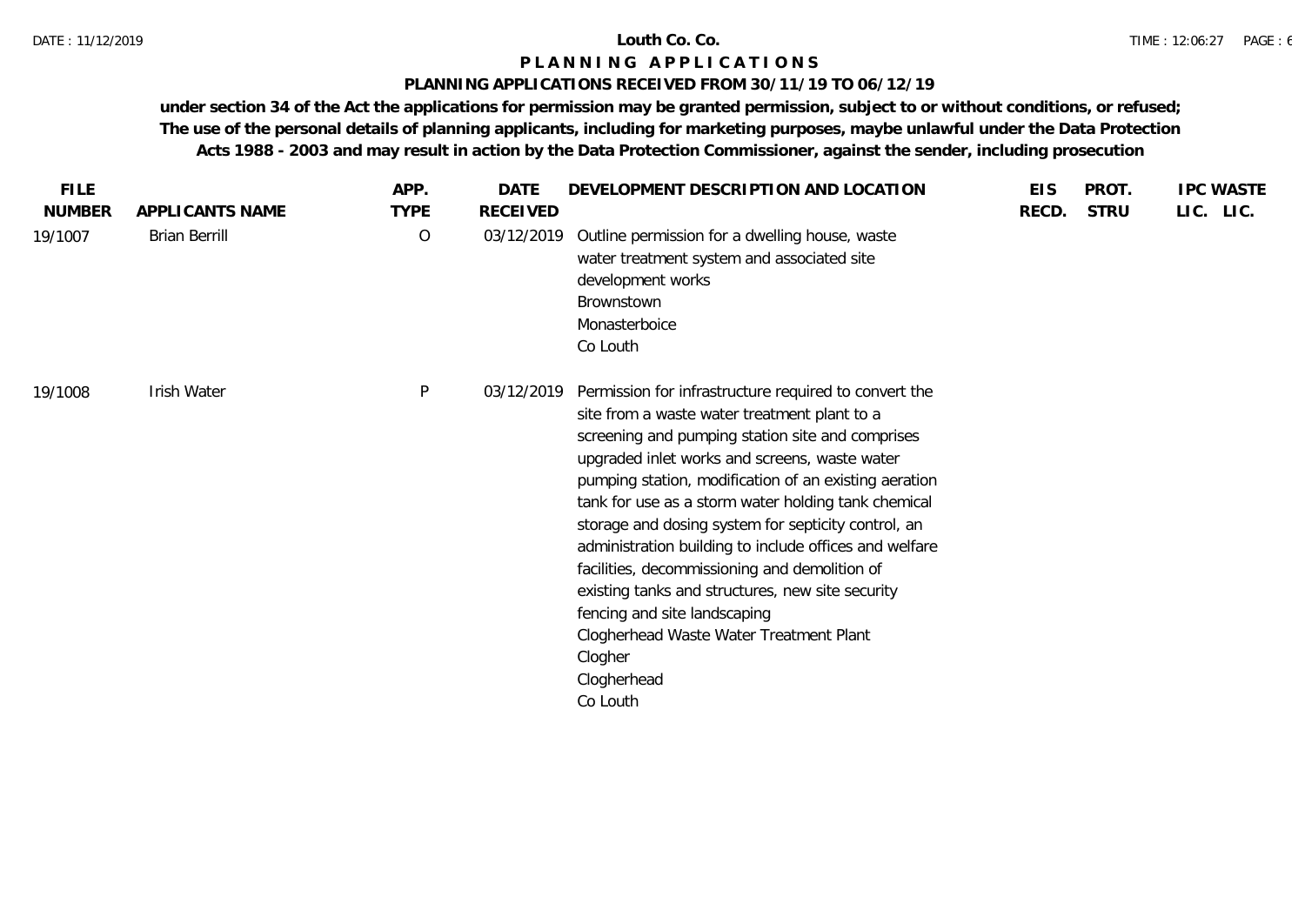# **PLANNING APPLICATIONS RECEIVED FROM 30/11/19 TO 06/12/19**

| <b>FILE</b>   |                  | APP.         | DATE            | DEVELOPMENT DESCRIPTION AND LOCATION                                                                                                                                                                                                                                                                                                                                                                                                                     | <b>EIS</b> | PROT.       | <b>IPC WASTE</b> |
|---------------|------------------|--------------|-----------------|----------------------------------------------------------------------------------------------------------------------------------------------------------------------------------------------------------------------------------------------------------------------------------------------------------------------------------------------------------------------------------------------------------------------------------------------------------|------------|-------------|------------------|
| <b>NUMBER</b> | APPLICANTS NAME  | <b>TYPE</b>  | <b>RECEIVED</b> |                                                                                                                                                                                                                                                                                                                                                                                                                                                          | RECD.      | <b>STRU</b> | LIC. LIC.        |
| 19/1009       | Shane Agnew      | P            | 03/12/2019      | Permission for amendments to planning reference<br>no. 1747 granted for 12 no. semi-detached<br>dwellings and access road, connection to sewer and<br>existing surface water drains. The amendments are<br>as follows: 1) To raise the floor levels of house no.s<br>3 & 4 and relocate the footprint in a northwest<br>direction; 2) Addition single storey rear annexe to<br>house no.s 1, 2, 3, & 4<br>Hamilton<br>Rock Road<br>Blackrock<br>Co Louth |            |             |                  |
| 19/1010       | Michelle McNally | $\mathsf{P}$ | 03/12/2019      | Permission for 3 no. two storey mixed use<br>commercial (office/storage) incubator units, new<br>boundary treatments and all associated site<br>development works<br>Coes Road Industrial Estate<br>Dundalk<br>Co Louth                                                                                                                                                                                                                                  |            |             |                  |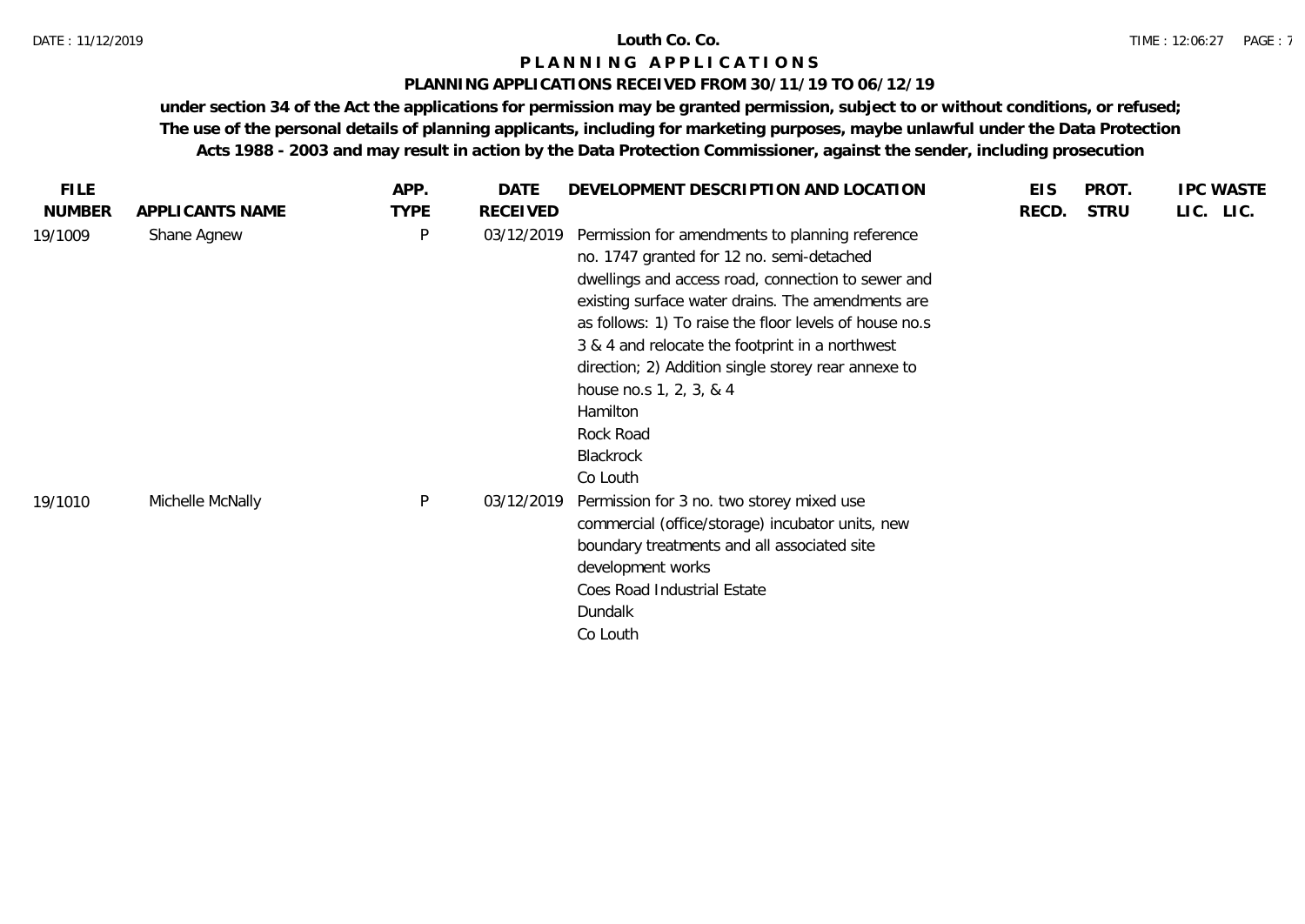# **PLANNING APPLICATIONS RECEIVED FROM 30/11/19 TO 06/12/19**

| <b>FILE</b>   |                      | APP.        | <b>DATE</b>     | DEVELOPMENT DESCRIPTION AND LOCATION                                                                                                                                                                                                                                                                                                                                                                                                                                                                                                                                                                                                                                                                                                                                                      | <b>EIS</b> | PROT.       | <b>IPC WASTE</b> |
|---------------|----------------------|-------------|-----------------|-------------------------------------------------------------------------------------------------------------------------------------------------------------------------------------------------------------------------------------------------------------------------------------------------------------------------------------------------------------------------------------------------------------------------------------------------------------------------------------------------------------------------------------------------------------------------------------------------------------------------------------------------------------------------------------------------------------------------------------------------------------------------------------------|------------|-------------|------------------|
| <b>NUMBER</b> | APPLICANTS NAME      | <b>TYPE</b> | <b>RECEIVED</b> |                                                                                                                                                                                                                                                                                                                                                                                                                                                                                                                                                                                                                                                                                                                                                                                           | RECD.      | <b>STRU</b> | LIC. LIC.        |
| 19/1011       | Lorraine MacGuinness | P           | 04/12/2019      | Permission for amendments to a previously granted<br>planning permission (ref. 13/518 & grant period<br>extended ref. 19/315). The proposed amendments<br>consist of: 1. a reduction in the overall size of the<br>house in its footprint & volume reducing the overall<br>floor area from 271sqm to 196sqm. 2. The<br>amended building is set further back from the public<br>road within the same general area of the site but<br>outside of the original permitted footprint. 3. The<br>relocation of the garage building to the north west<br>corner of the site with some minor design changes.<br>4. A revised waste water treatment system &<br>percolation area. 5. Associated amendments to soft<br>and hard landscaping within the site<br>Little Road<br>Dromiskin<br>Co Louth |            |             |                  |
| 19/1012       | Pat Boylan           | R.          | 04/12/2019      | Retention and permission: (1) Retention of elevation<br>changes, internal floor layout changes and new attic<br>area for storage and velux windows in relation to<br>extension granted under planning ref. no.<br>06/520161. (2) Retention of internal floor layout<br>changes to main dwelling house. (3) Permission for<br>new car park space to front of dwelling house and all<br>associated site works<br>73 Rockfield Manor<br>Hoey's Lane<br>Dundalk<br>Co Louth                                                                                                                                                                                                                                                                                                                   |            |             |                  |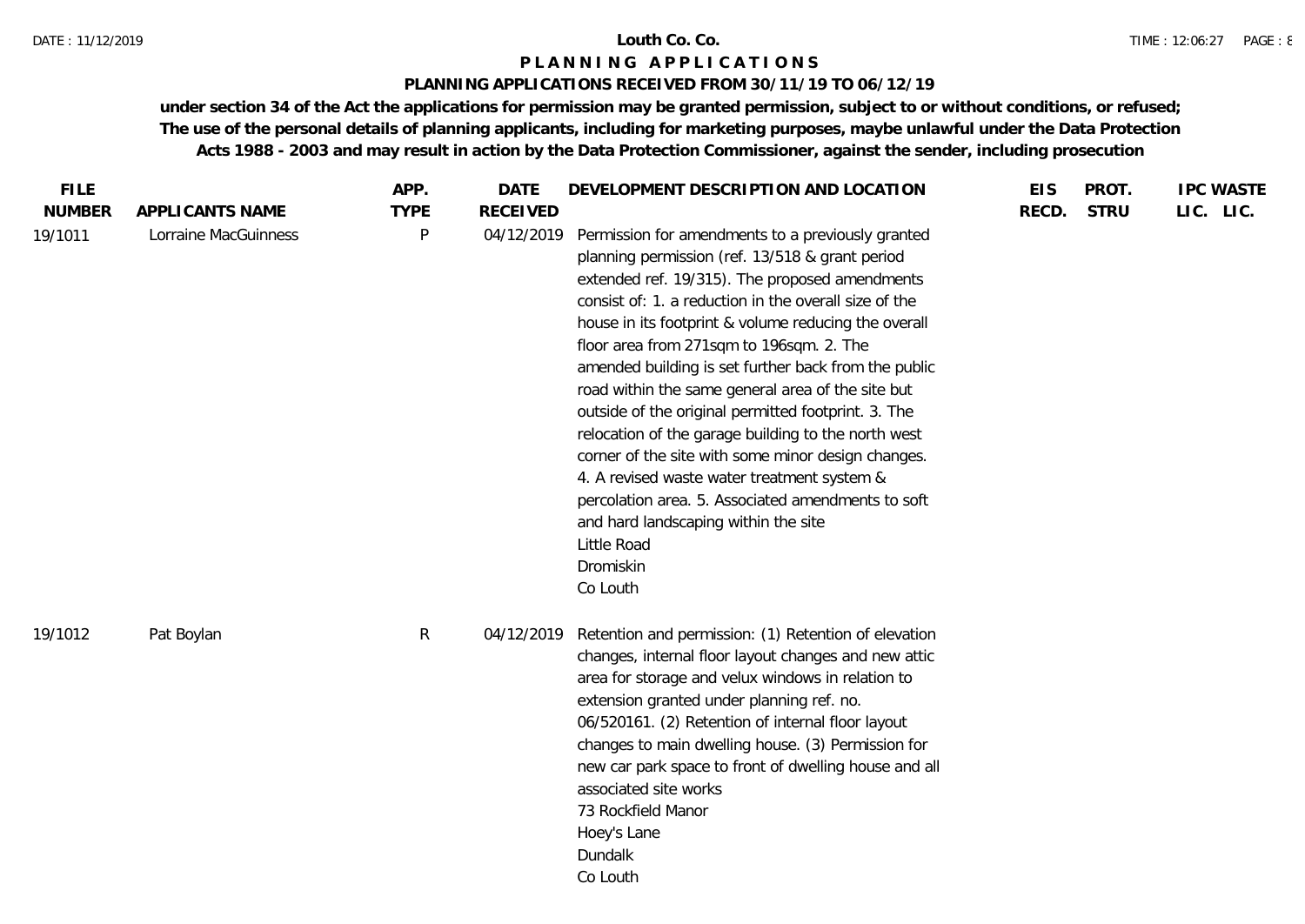# **PLANNING APPLICATIONS RECEIVED FROM 30/11/19 TO 06/12/19**

| <b>FILE</b>   |                           | APP.         | DATE       | DEVELOPMENT DESCRIPTION AND LOCATION                                                                                                                                                                                                                                             | <b>EIS</b> | PROT.       | <b>IPC WASTE</b> |
|---------------|---------------------------|--------------|------------|----------------------------------------------------------------------------------------------------------------------------------------------------------------------------------------------------------------------------------------------------------------------------------|------------|-------------|------------------|
| <b>NUMBER</b> | APPLICANTS NAME           | <b>TYPE</b>  | RECEIVED   |                                                                                                                                                                                                                                                                                  | RECD.      | <b>STRU</b> | LIC. LIC.        |
| 19/1013       | <b>Brinto Taverns Ltd</b> | $\mathsf{R}$ | 05/12/2019 | Retention of a white canopy structure, bar and metal<br>clad roof structure over existing beer garden and<br>metal clad awning to existing smoking area at the<br>rear<br>The Neptune Public House<br>Main Street<br><b>Blackrock</b><br>Co Louth                                |            |             |                  |
| 19/1014       | Seamus Murphy             | $\mathsf{P}$ | 05/12/2019 | Permission for the construction of a new dwelling to<br>the rear of the site, alterations to front boundary<br>wall & neighbouring entrance in providing new<br>entrance to the proposed new dwelling and all<br>associated site works<br>29 Mount Avenue<br>Dundalk<br>Co Louth |            |             |                  |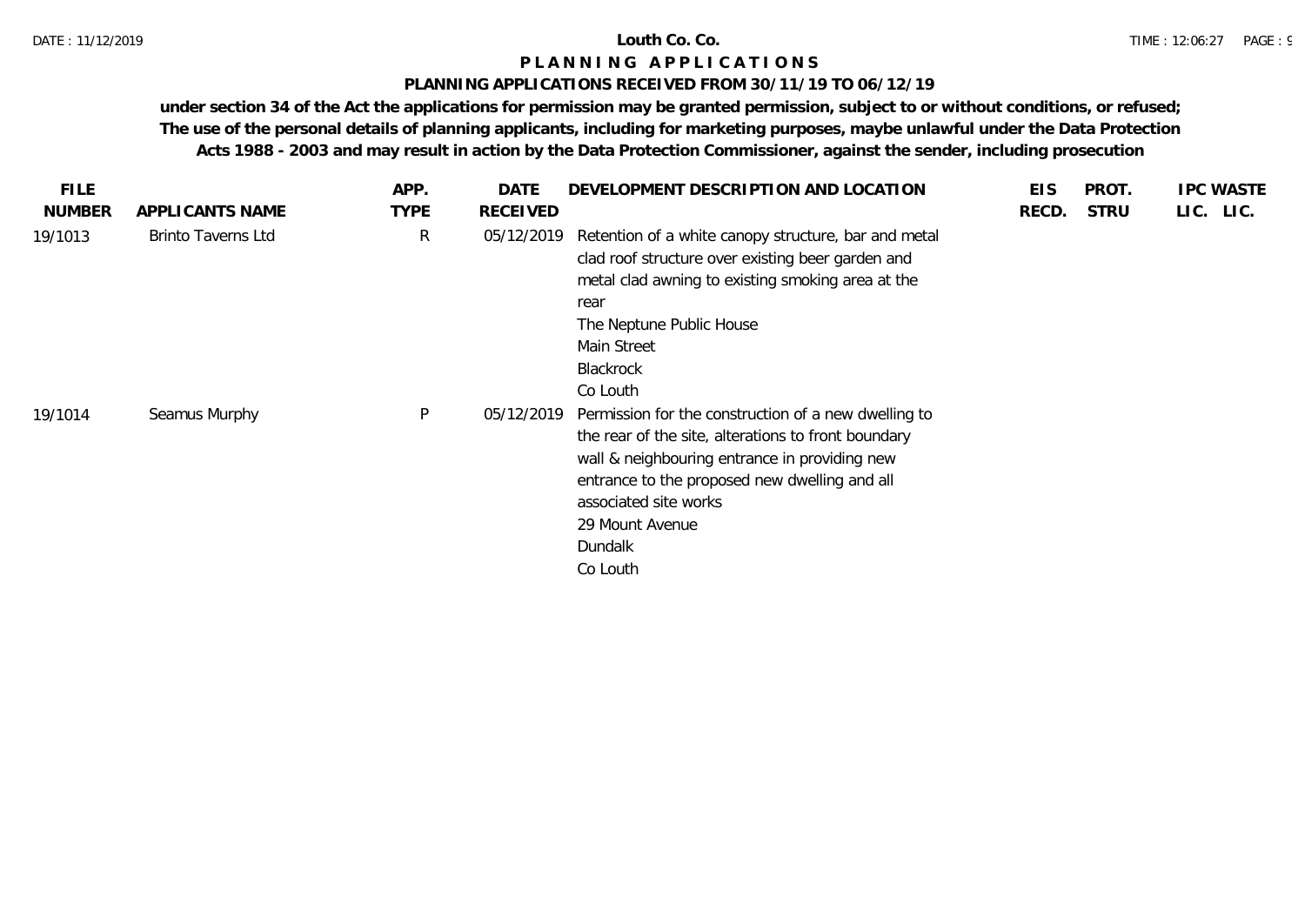# **PLANNING APPLICATIONS RECEIVED FROM 30/11/19 TO 06/12/19**

| <b>FILE</b>   |                              | APP.         | DATE            | DEVELOPMENT DESCRIPTION AND LOCATION                                                                                                                                                                                                                                                                                                                                                                                                                                                                                                                                                                                                                                                                                               | <b>EIS</b> | PROT.       | <b>IPC WASTE</b> |
|---------------|------------------------------|--------------|-----------------|------------------------------------------------------------------------------------------------------------------------------------------------------------------------------------------------------------------------------------------------------------------------------------------------------------------------------------------------------------------------------------------------------------------------------------------------------------------------------------------------------------------------------------------------------------------------------------------------------------------------------------------------------------------------------------------------------------------------------------|------------|-------------|------------------|
| <b>NUMBER</b> | APPLICANTS NAME              | <b>TYPE</b>  | <b>RECEIVED</b> |                                                                                                                                                                                                                                                                                                                                                                                                                                                                                                                                                                                                                                                                                                                                    | RECD.      | <b>STRU</b> | LIC. LIC.        |
| 19/1015       | <b>Boyle Sports</b>          | $\mathsf{R}$ | 05/12/2019      | Retention and completion for alterations to<br>previously granted planning application reference<br>number 18776 (alterations/extension to an existing<br>bookmakers office on the ground floor with a<br>change of use of the existing first and second floors<br>from office use to residential use (2 no. apartments -<br>1 no. 1 bedroom & 1 no. 2 bedroom), including a<br>first floor extension to the rear (car park side)<br>section of the building and all associated site<br>development works); alterations to include: a.<br>Elevational changes to the sides and rear; b. Minor<br>changes to the proposed floor plans; and all<br>associated site development works<br>87 Clanbrassil Street<br>Dundalk<br>Co Louth |            |             |                  |
| 19/1016       | <b>Brewery Business Park</b> | $\mathsf{P}$ |                 | 06/12/2019 Permission for the construction of 3 no. enterprise<br>units of gross floor area 2358m2 (Unit A - 702m2,<br>Unit B - 778m2, Unit C - 878m2), 25 no. car parking<br>spaces, all associated site works, services and<br>boundary treatments<br>The Brewery Business Park<br>Ardee Road<br>Dundalk<br>Co Louth                                                                                                                                                                                                                                                                                                                                                                                                             |            |             |                  |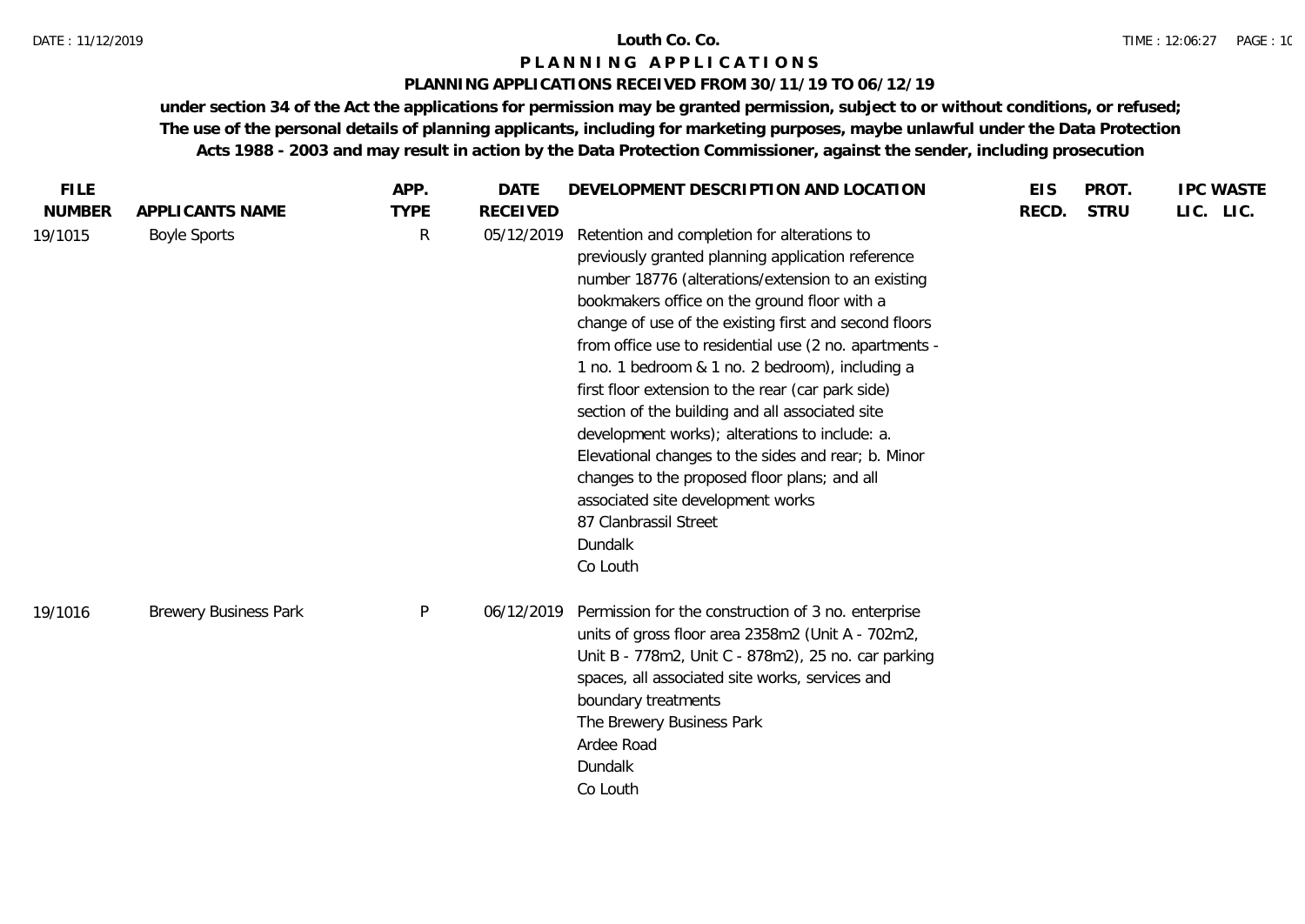# **PLANNING APPLICATIONS RECEIVED FROM 30/11/19 TO 06/12/19**

| <b>FILE</b>   |                              | APP.        | <b>DATE</b>     | DEVELOPMENT DESCRIPTION AND LOCATION                                                                                                                                                                                                                                                                                                               | EIS   | <b>PROT</b> | <b>IPC WASTE</b> |
|---------------|------------------------------|-------------|-----------------|----------------------------------------------------------------------------------------------------------------------------------------------------------------------------------------------------------------------------------------------------------------------------------------------------------------------------------------------------|-------|-------------|------------------|
| <b>NUMBER</b> | APPLICANTS NAME              | <b>TYPE</b> | <b>RECEIVED</b> |                                                                                                                                                                                                                                                                                                                                                    | RECD. | <b>STRU</b> | LIC. LIC.        |
| 19/1017       | <b>Brewery Business Park</b> | P           | 06/12/2019      | Permission for the conversion and conservation of<br>the existing industrial brewery buildings to provide<br>Enterprise Units, 84 no. car parking spaces, all<br>associated site works and services. The development<br>incudes works to protected structures D012b and<br>D012c<br>The Brewery Business Park<br>Ardee Road<br>Dundalk<br>Co Louth |       |             |                  |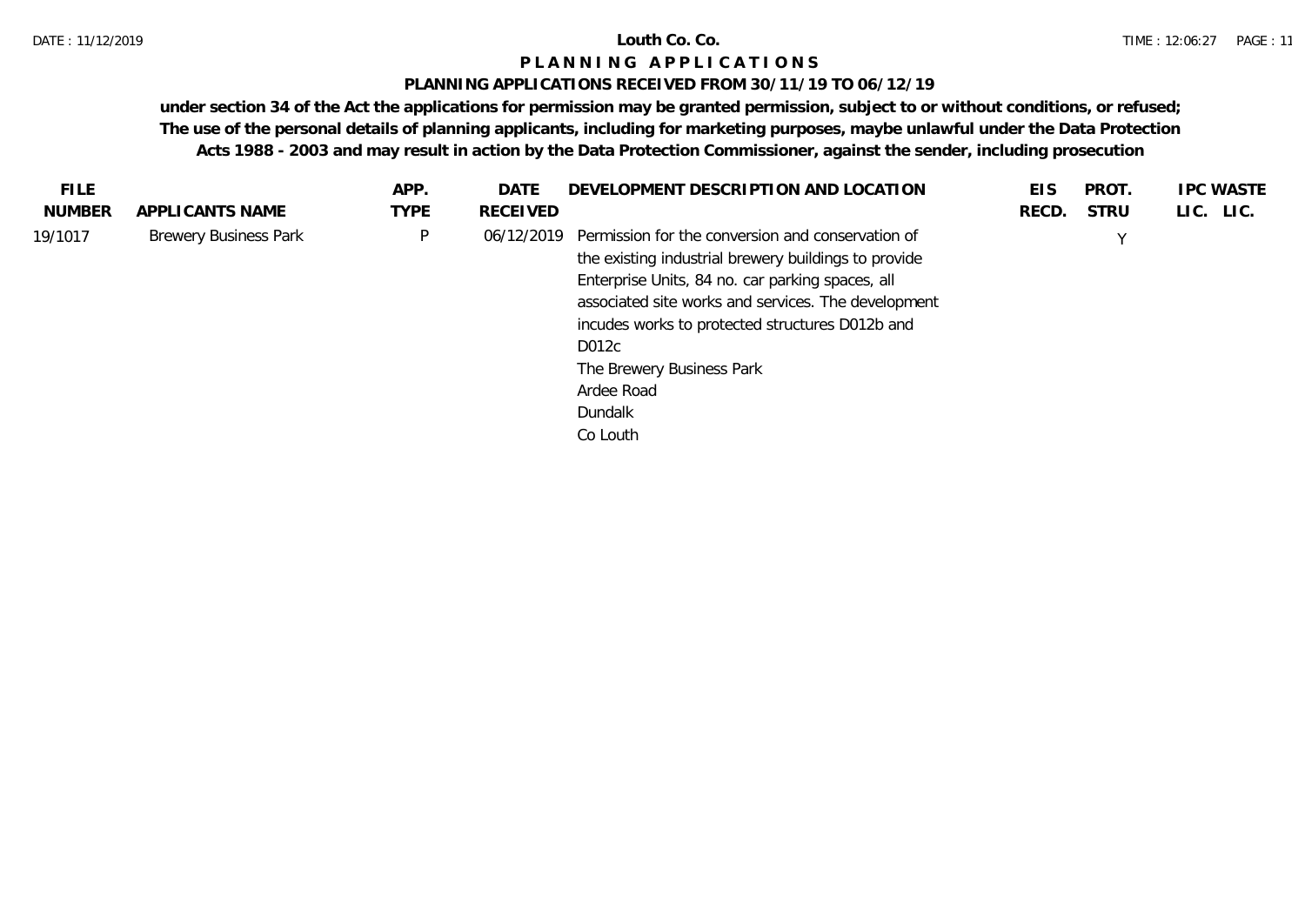### **PLANNING APPLICATIONS RECEIVED FROM 30/11/19 TO 06/12/19**

| <b>FILE</b>   |                      | APP.        | DEVELOPMENT DESCRIPTION AND LOCATION<br>DATE                                                                                                                                                                                                                                                                                                                                                                                                                                                                                                                                                                                                                                                                                                                                                                                                                                                                                                                                                                                                                                                                                                                                                                                                                                                                                                                                                                                                            | <b>EIS</b> | PROT.       | <b>IPC WASTE</b> |
|---------------|----------------------|-------------|---------------------------------------------------------------------------------------------------------------------------------------------------------------------------------------------------------------------------------------------------------------------------------------------------------------------------------------------------------------------------------------------------------------------------------------------------------------------------------------------------------------------------------------------------------------------------------------------------------------------------------------------------------------------------------------------------------------------------------------------------------------------------------------------------------------------------------------------------------------------------------------------------------------------------------------------------------------------------------------------------------------------------------------------------------------------------------------------------------------------------------------------------------------------------------------------------------------------------------------------------------------------------------------------------------------------------------------------------------------------------------------------------------------------------------------------------------|------------|-------------|------------------|
| <b>NUMBER</b> | APPLICANTS NAME      | <b>TYPE</b> | <b>RECEIVED</b>                                                                                                                                                                                                                                                                                                                                                                                                                                                                                                                                                                                                                                                                                                                                                                                                                                                                                                                                                                                                                                                                                                                                                                                                                                                                                                                                                                                                                                         | RECD.      | <b>STRU</b> | LIC. LIC.        |
| 19/1018       | Louth County Council | P           | 06/12/2019<br>PART 8 - Louth County Council hereby gives notice<br>of its intention to carry out a visitor orientation and<br>signage project along a number of streets in<br>Drogheda Town centre. These streets are namely<br>St. Laurence Street., West Street, Narrow West Street<br>and Old Abbey Lane on an east -west town centre<br>axis and Moores Lane, Magdalene Street, Peter<br>Street, Shop Street, The Bull Ring, Barrack Street<br>and Pitcher Hill on a north-south axis. The works<br>will include new information and interpretation<br>panels for Tourists on streets along both the<br>east-west and north-south axes, with interpretation<br>features and lighting at ground level in key locations<br>relating to Drogheda's historical Architecture and key<br>historic figures. Works will include simplifying the<br>existing street signage provision and removal of<br>obsolete and out of date signage to facilitate better<br>wayfinding and sense of place at key arrival points.<br>The majority lands are zoned as Town Centre in the<br>Drogheda Borough Council Development Plan 2011<br>- 2017 (as extended) with a portion of lands near<br>Millmount (to the South) zoned as Open Space<br>Recreational. Drogheda Town Centre lies within the<br>Heritage Quarter characterised by historical areas<br>and buildings and a high proportion of Architectural<br>Conservation Areas (ACA's)<br>Drogheda<br>Co Louth |            |             |                  |
|               |                      |             |                                                                                                                                                                                                                                                                                                                                                                                                                                                                                                                                                                                                                                                                                                                                                                                                                                                                                                                                                                                                                                                                                                                                                                                                                                                                                                                                                                                                                                                         |            |             |                  |